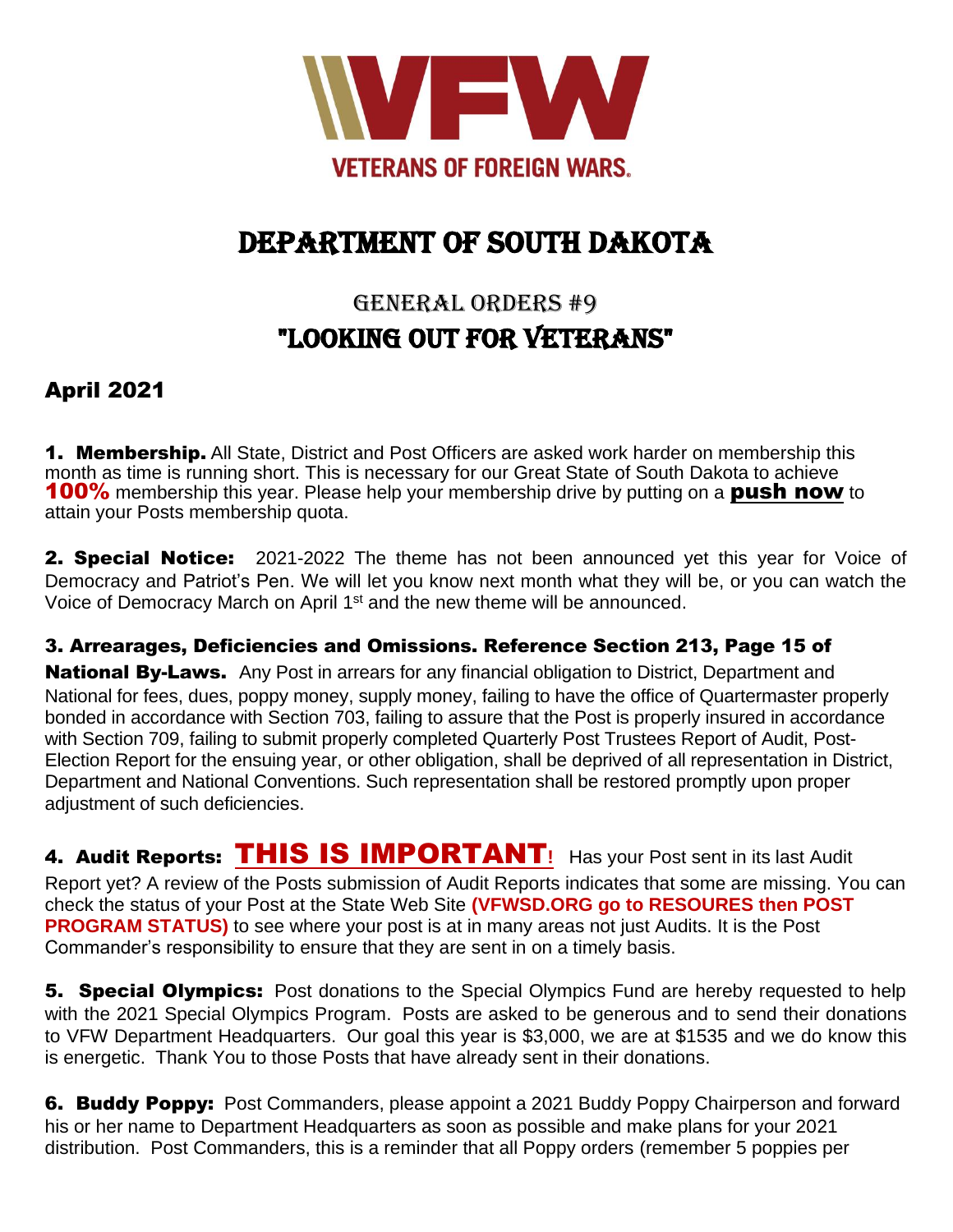member) should be in by April 30, 2021 to count in the "All State Post Commanders" ratings. Order blanks may be downloaded from the web site - **vfwsd.org**.

### *VFW SILVER, GOLD, AND DIAMOND ANNIVERSARY POPPIES*

We have several Posts with anniversaries upcoming and this is for you. The silver, gold and diamond anniversary Buddy Poppies are only for Posts that are currently in their  $25<sup>th</sup>$ ,  $50<sup>th</sup>$ ,  $75<sup>th</sup>$  or 100<sup>th</sup> anniversary years. The anniversary poppies are approximately three times as expensive for us to produce, but because of the small quantities we deal in, we **do not** pass those costs on to the Posts. Please limit your order of anniversary poppies to 1,000 to ensure stock does not run out. These are ordered through the Department Office and processed the same as the red poppies. Annotate on the order to National that it is for anniversary poppies and specify which one. Good luck in distribution and "**CONGRATULATIONS"** to the anniversary Posts.

7. IRS Form 990. All Posts that enjoy tax exemption status are advised that they must answer all questions on pages 1, 2, and 3 of the IRS Form 990. Submitting a copy of the Post Financial Statement in lieu of answering the individual questions is not acceptable. If the questions are not answered the IRS will return Form 990 to the Post. Report must be filed by the 15<sup>th</sup> day of the 5<sup>th</sup> month following the close of the fiscal year. Please send a copy to Department headquarters so that we can verify your EIN number. (5009 W. 12<sup>th</sup> St., STE 6A, Sioux Falls, SD 57106)

8. Post Elections: Attention is called to Section 217, page 71, Manual of Procedure, Nomination Election, Installation, of Officers and Term of Office. Posts will conduct the Election of Officers in accordance with the By-Laws and Manual of Procedure. Post Officers shall be nominated in March and shall be elected in April. Nominations shall remain open until the Post is ready to vote.

\*Remember that on the 1<sup>st</sup> of June if you have not submitted your election report you will receive <sup>a</sup> letter from the Commander-in-Chief suspending your Post until the election report is sent. At that time, the Department Commander will issue a follow-up letter and establish a committee to oversee the Post business. All Post business must be overseen by the established committee includes any meetings, any disposition of property, any financial transactions, etc. This is an inconvenience for all persons concerned. PLEASE submit your Complete Election Reports timely. (March nominate; April elections; May installation; June take office when Department Commander does)

By far the easiest way to record and report the Election Results is via the OMS feature of the National Web site. This site allows you to be sure it was correctly accomplished, and a copy is automatically sent to the Department Office.

**9. Installation of Officers:** Attention is called to Section 217, page 71, Manual of Procedure. The Post Commander-elect will select the installing officer who holds or has held a rank at least as high as that of Post Commander. Post officers shall be installed in their respective offices prior to the convening of the Department Convention but shall not assume their duties until the Department Commander is installed. The installation may be conducted publicly at an open meeting. An officer-elect who may be absent for good and sufficient reason or cause may be installed at any regular or special meeting prior to the Department convention. If not then installed, the office will automatically become vacant. Officers shall be elected for a term of one (1) year except that three trustees shall initially be elected for terms of one (1), two (2) and three (3) years and thereafter one (1) trustee shall be elected each year for a term of three (3) years.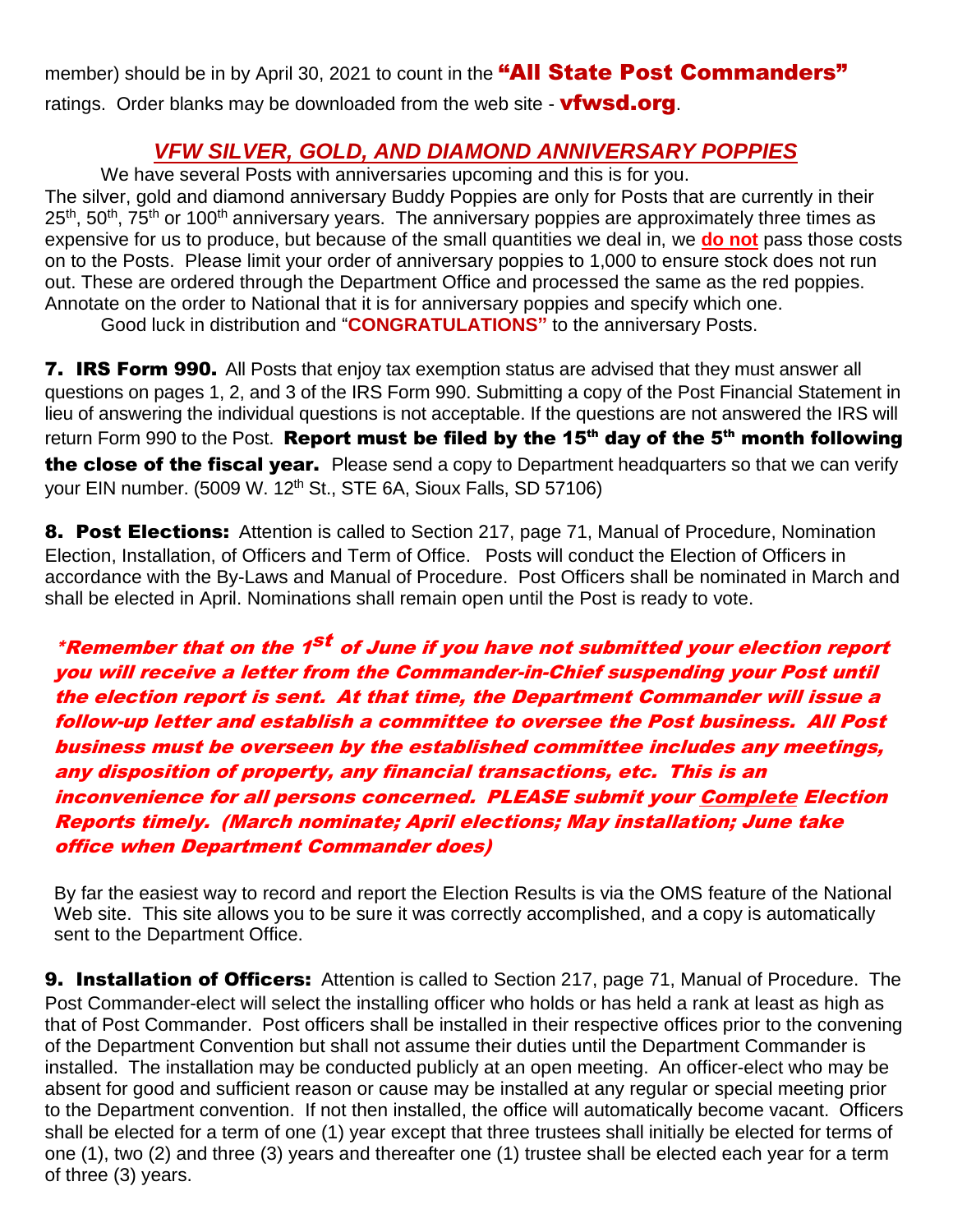**10. Roster Changes:** Post Commanders are requested to notify Department Headquarters of any roster changes to their Posts.

**11. District Commanders:** Attention is called to Section 417, Page 21 of National By-Laws. The elected District officers shall be nominated and elected annually at the District Convention or Spring Meeting. Nomination, election, and installation shall be in a manner prescribed in the Manual of Procedure. The District Commander will be installed again at the Department Convention in June 2021 as a member of the Department Council of Administration.

**12. Department Convention:** The 2021 Department Convention will be held on June 17-20 in Yankton, hosted by Post 791. For more convention information, i.e.: registration, motel information, convention schedule, etc., go to the Home Page at the Department web site - **vfwsd.org. \*\*Attached is a copy of Convention Information, at this time this is a working document subject to changes\*\***

13. HELP!!!! The Commander/President 2020-2021 project, "**HELPING HOMELESS VETERANS"**. Please help by purchasing raffle tickets with multiple prizes. We are well short of the goal so please get onboard. You can get tickets from the Commander or President. Also, there are Auxiliary fundraisers in progress that are supporting the same project. Check with any Auxiliary member or the Auxiliary web site: //sites.google.com/site/site/sdvfwaux .

14. Convention Ads: All Posts, Districts, Candidates for Department Office, and any others are reminded that the deadline for Ads in the 2021 Convention Booklet is due by May 6th, 2021. Ads need to be in camera ready or submitted in digital format. Convention book ad submission form may be downloaded from the Department web site **- vfwsd.org.**

**15. Community Service Record Books:** Attention Post Commanders & Community Service Chairpersons: Because of the lack of participation in this program the Posts will receive extra credit for submitting a Community Service Book but there will not be any judging. All Community Service projects completed during the period April 1, 2020 to March 31, 2021 should be included when making your Post/Auxiliary record book. Record Books must be received by April 20th, 2021. **Send books in digital form to State Office, Via email to [vfwsd@aol.com](mailto:vfwsd@aol.com) or vfwdeptsd@gmail.com. This is a change so please note!!!!** Form for submitting the Record Books may be downloaded from the web site **vfwsd.org**

**16. Memorial Day:** The observance of Memorial Day is the obligation of every Post. According to **Section 223- Commemorative Dates**. Each Post shall properly observe commemorative dates, as prescribed in the Ritual and Manual of Procedure. Please plan a suitable observance in your Community. Place American Flags at the gravesites of departed comrades of your Post and Veterans of your Community. Remember to report details **of** these events in your Community Service Report. Memorial Day report form may be downloaded from the Department web site **- vfwsd.org.**

17. Peace Officer Memorial Day: The United States Flag shall be flown at half-mast until noon on May 15, 2020. All Posts are requested to comply with this order.

**18. Spring District Meetings:** See separate sheet on meeting places, dates, and times.

**19. Delegates State Conventions.** Delegates and alternates to the Department Convention shall be elected at a regular meeting of the Post held not less than thirty (30) days prior to the Department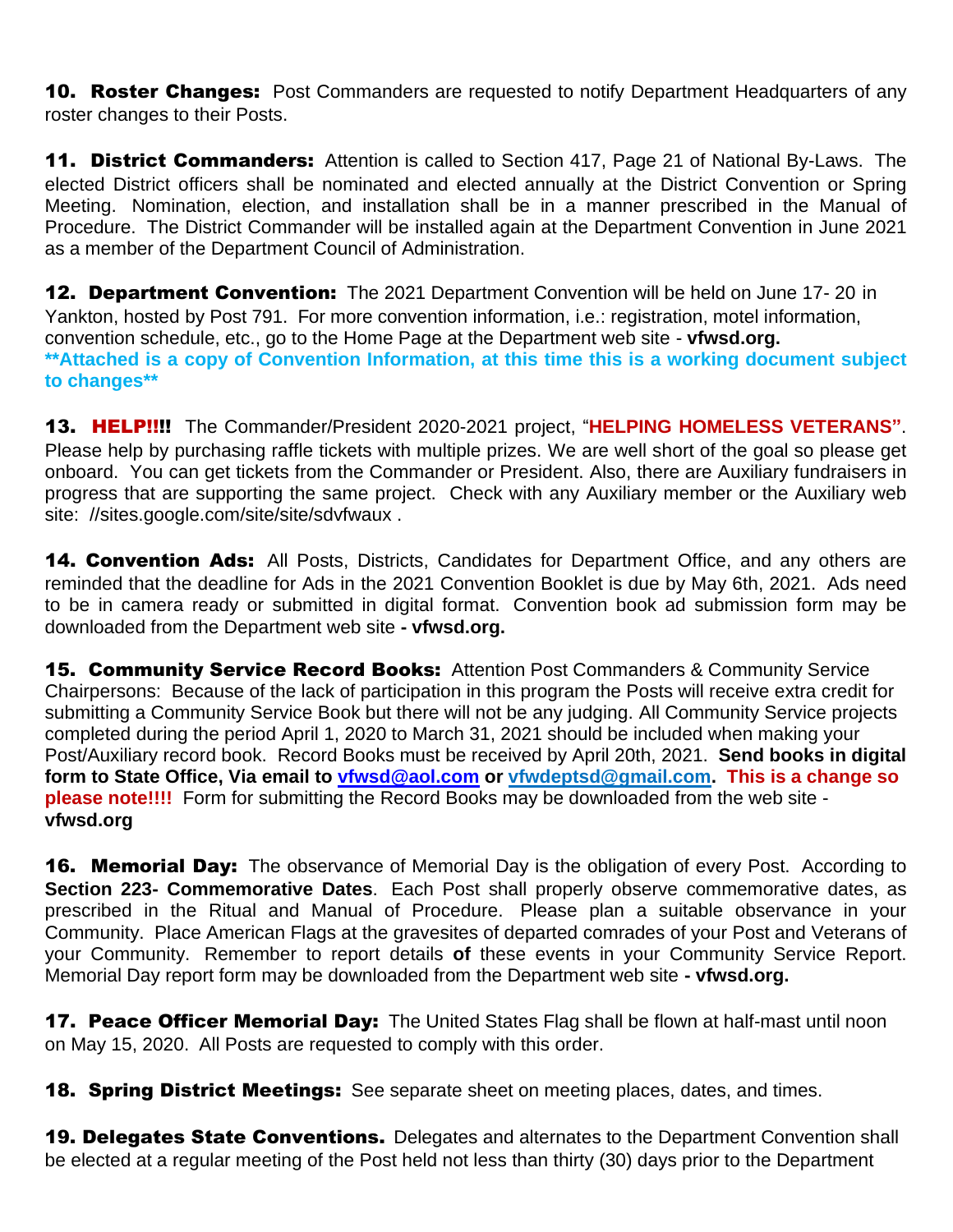Convention. Posts are entitled to one (1) delegate and one (1) alternate for each thirty (30) members or fraction thereof in good standing in the Post at the time of the election. **Review your meeting date and make sure it is at least 30 days prior to June 18th. Forms are on the Web Site please fill out as required.**

20. National Convention Delegates**.** Reference National By-Laws, Section 222, page 17. Each Post will pay, in advance, a National Convention registration fee of twenty-five dollars (\$25.00), which shall entitle the Post to a packet of Convention information materials and one identified registered delegate (Normally the Quartermaster) for the National Convention. Each additional attending delegate attending the National Convention will pay a ten-dollar (\$10.00) delegate fee.

21. Sending Material for General Orders:All Department Officers, State Chairpersons, and anyone else that wants to publish information in the General Orders must submit the material to Department Headquarters by no later than the  $25<sup>th</sup>$  day of the month preceding the publication of the General Orders. We do reserve the right to edit or determine if material is appropriate and necessary in this document.

## 22. Appointments & Elections for Department Positions 2021-2022:

The Judge Advocate and Surgeon must be appointed for the year 2021- 2022. A vote to change this in our Department By-Laws and is on the table to be voted on during the Convention in Yankton in June 2021. Nominees give a brief statement or resume on their intentions to run for each office. The COA will receive inputs for selection. Ultimately, these two positions will be appointed by State Commander.

*Darwin G.Tolzin Cody L Mangold*

Veterans of Foreign Wars **Veterans of Foreign Wars** 

OFFICIAL: BY ORDER OF:

\*\*\*\*\*\*\*\*\*\*\*\*\*\*\*\*\*\*\*\*\*\*\*\*\*\*\*\*\*\*\*\*\*\*\*\*\*\*\*\*\*\*\*\*\*\*\*\*\*\*\*\*\*\*\*\*\*\*\*\*\*\*\*\*\*\*\*\*\*\*\*\*\*\*\*\*\*\*\*\*\*\*\*\*\*\*\*\*\*\*\*\*\*\*\*\*\*\*\*\*\*\*\*\*\*\*\*\*\*\*\*\*\*\*\*\*\*\*

Cody L. Mangold, Commander Department of South Dakota **Department of South Dakota**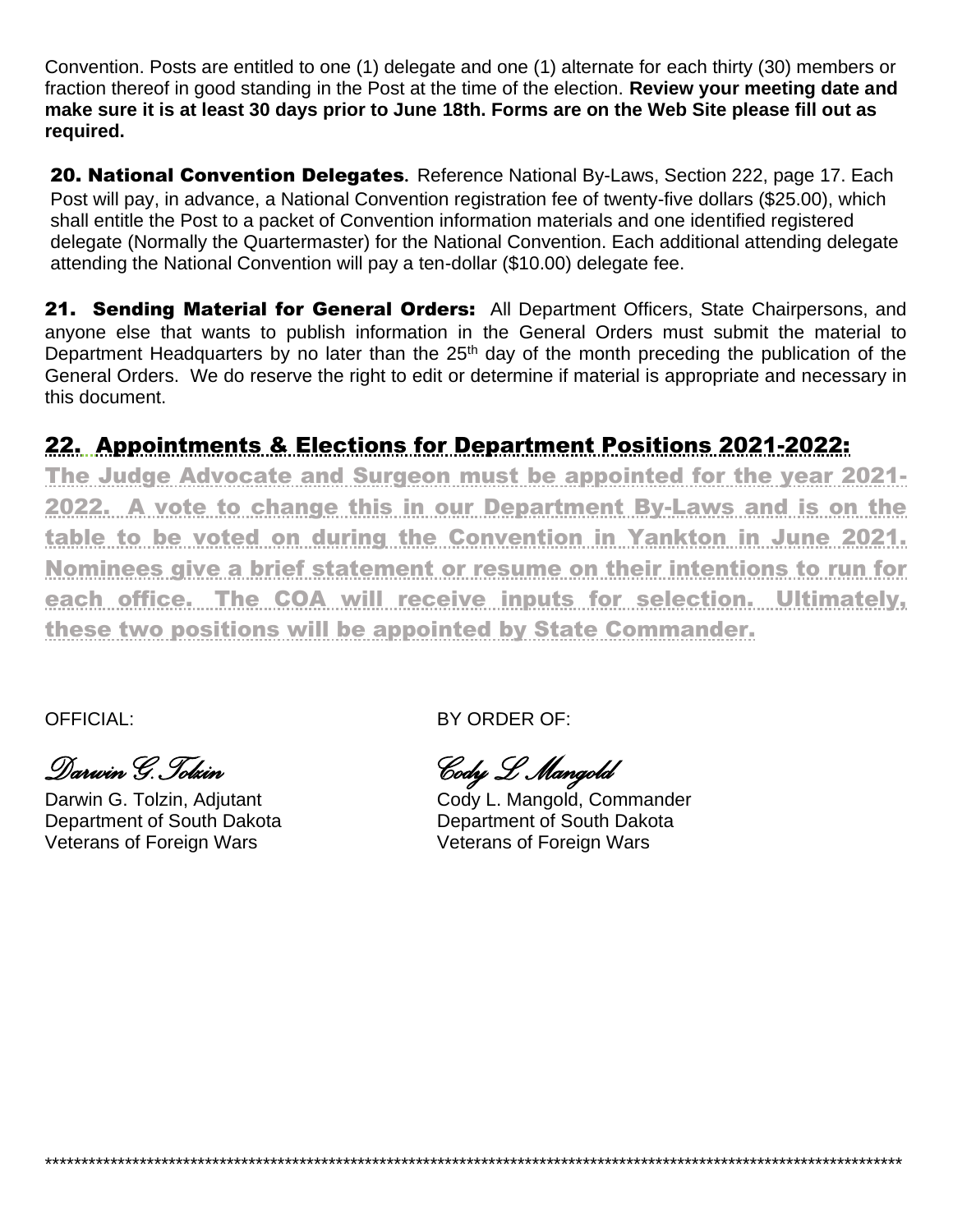

### SPRING DISTRICT MEETINGS

District #1: @the Point Cregg Getman Tom Hafner, Dept Jr Vice 4/18/2021 Elk Point 2PM Commander

Commander Department Rep

District #4: **Bill Orton District #4: Darwin Tolzin, Dept** 4/18/2021 Watertown VFW 2PM Adjutant Adjutant In Person

District #6: 4/18/2021 William Vander Horst Gordon Paul, Dept ZOOM 1PM Chief of Staff

District #7: 4/18/2021 William Hoffman Cody Mangold, Dept Wagner American Legion 1PM Commander

District #10: 4/18/2021-Newell- Bill Barlow Dave Baumiller, Dept Time 1pm & ZOOM and the state of the state of the state of the state of the state of the state of the state of the state of the state of the state of the state of the state of the state of the state of the state of the sta

### ITEMS: Conduct District Elections and Installation – District Inspections as needed

&&&&&&&&&&&&&&&&&&&&&&&&&&&&&&&&&&&&&&&&&&&&&&&&&&&&&&&&&&&&&&&&&&&&

## LOYALTY DAY is May 1st Please get your reports in ASAP for Judging **NLT May 6th**

%%%%%%%%%%%%%%%%%%%%%%%%%%%%%%%%%%%%%%%

## Buddy Poppy Order Changes

There will be minor changes in how we distribute Buddy Poppy Orders: You will continue to submit orders to Department as in the past just DO NOT send payment to Department. Poppies will be ordered and delivered to you from National with a bill to pay for the

Poppies you received.

The savings will be the postage that we will not have to pay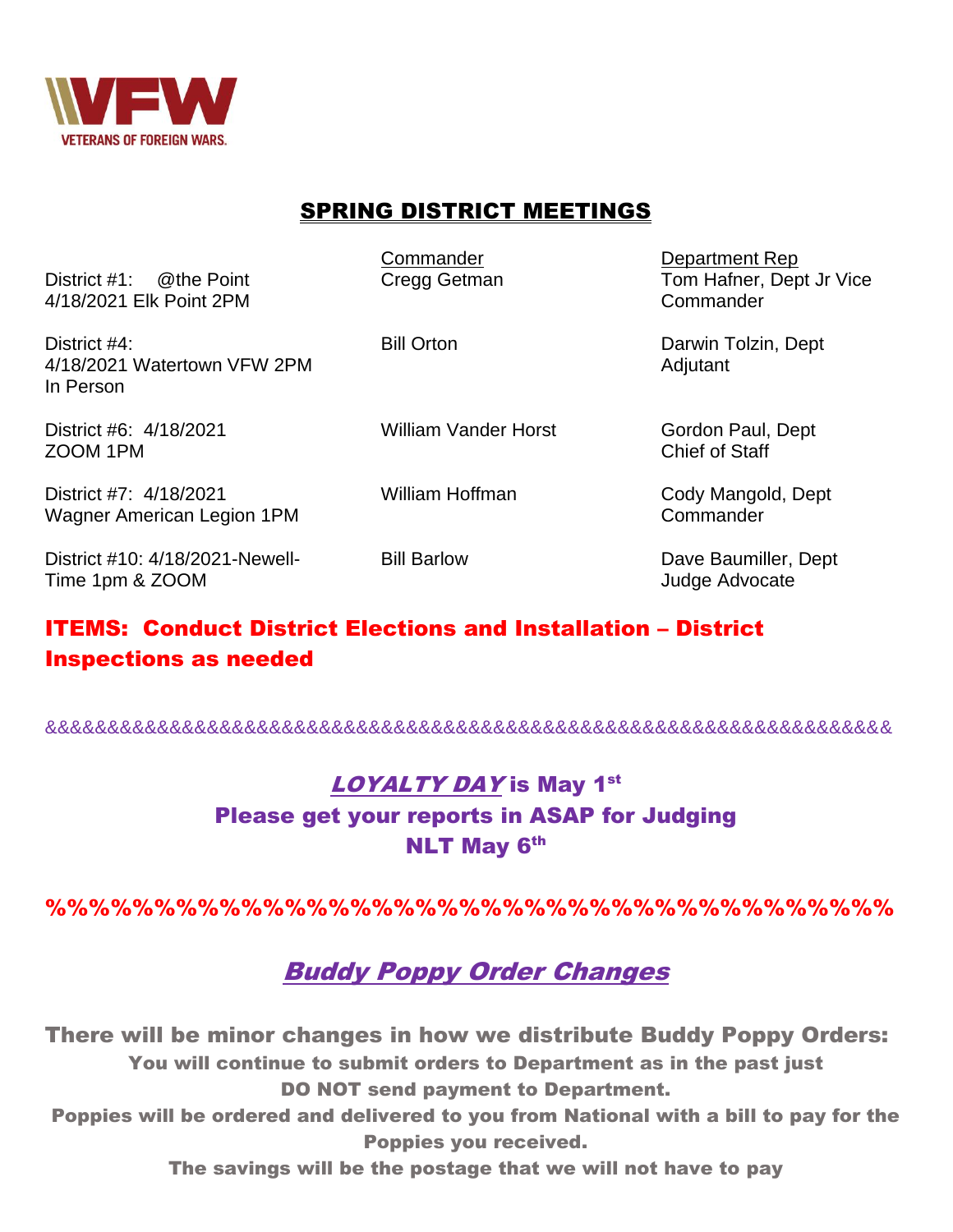

## News from the Staff Members and Committee Chair's

## **Cody Mangold, Commander**

## **April General Orders**

### Greetings,

A new month is upon us, and we are wrapping up a great year. There are a few things left to do to finish out strong. First is of course membership, and as of writing this we are right around 94%. We are getting a few people every day, but we need to make sure we retain who we have and recruit new members. We are at a time to roll up the sleeves and get going. We can do this together as a team. Another thing we can do is also get our reports up to date: Hospital and Safety, Community Service, and the Audit reports. It is time to take credit for all the work you do. It is not about bragging about your work but showing the community what you do. We are immensely proud of you all and what you do. Election is right here and time to set yourself up for success at the post and district levels. The project this year is homeless Veterans, and both the VFW and Auxiliary are running fundraisers for this event. We do have raffle tickets available for the opportunity to win a 6.5 Creedmoor, or a beautiful quilt. Please if you are interested in tickets let me, the department office or department officers know as this would be helpful. On April 1<sup>st</sup> we will learn how the Patriot Pen and Voice of Democracy winners did Nationally. Please remember we are all in this together and we can do this. Lastly if you are interested in receiving the Covid Vaccine I would encourage you as the VA is offering the vaccine, along with many more options. Thank you again for everything and keep up the great work.

"Looking out for Veteran's."

Cody Mangold Commander

605-770-1030 cody.mangold@hotmail.com

%%%%%%%%%%%%%%%%%%%%%%%%%%%%%%%%%%%%%%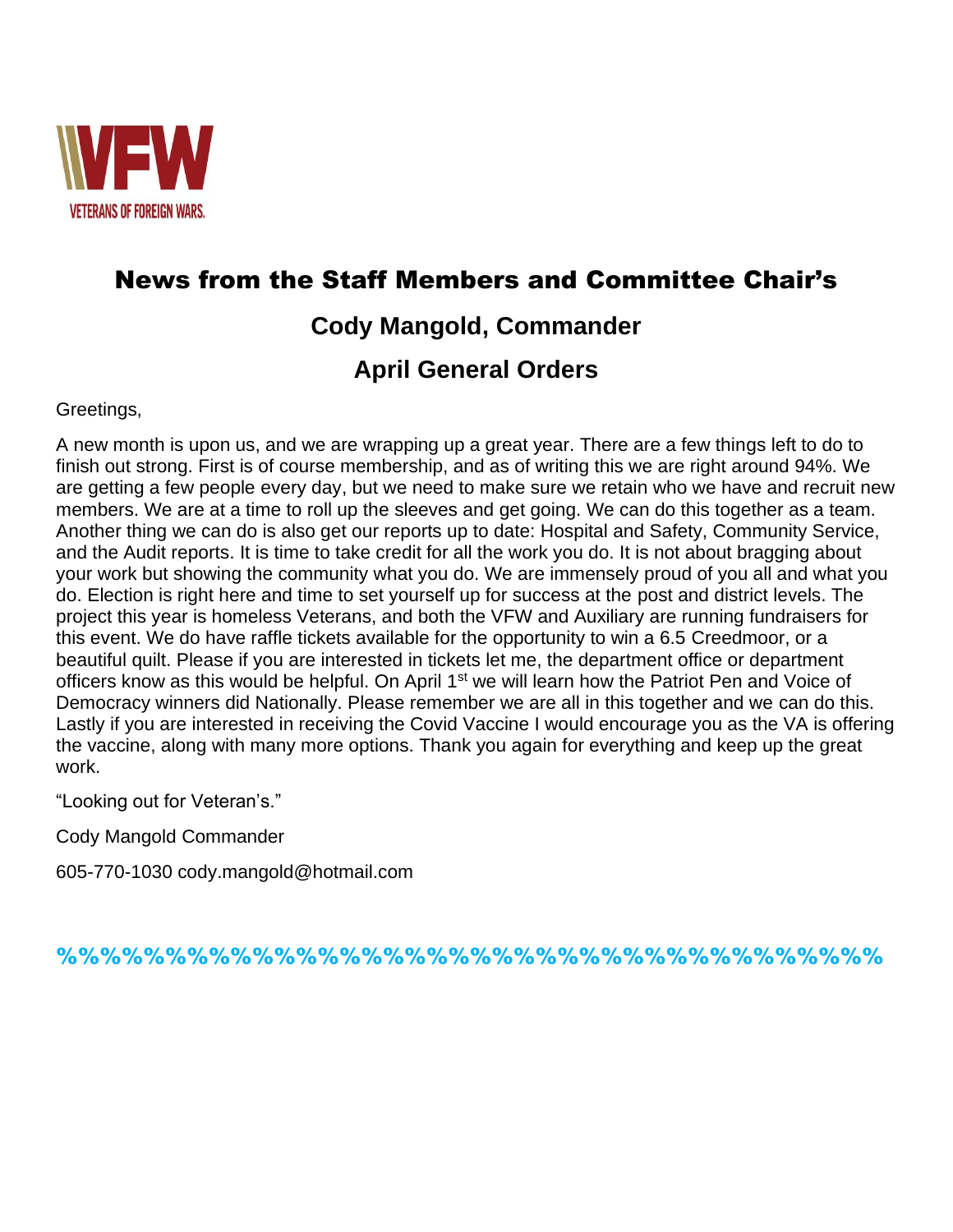

## Senior Vice Commander Barbara McKean General Orders April 2021

Greetings Comrades,

I know the last year has been a difficult time for many people. Together, we will get through this, and come out stronger than before. Continue to conduct "buddy checks." Reach out to other Veterans to see how they are doing. If you know of a someone that is "High

risk" perhaps offer to get them groceries, supplies, etc.

Thanks for all the work you do for the VFW, community and fellow Veterans! Please reach out if there is anything I can do to help you or your post.

v/r,

Barbara McKean Dept Sr. Vice Commander 504 S Wallace St, Parkston, SD 57366 C: 605-630-0771; Email: [mckean4@live.com](mailto:mckean4@live.com)

\*\*\*\*\*\*\*\*\*\*\*\*\*\*\*\*\*\*\*\*\*\*\*\*\*\*\*\*\*\*\*\*\*\*\*\*\*\*\*\*\*\*\*\*\*\*\*\*\*\*\*\*\*\*\*\*\*\*\*\*\*\*\*\*\*\*\*\*\*\*\*\*\*\*\*\*\*\*\*\*\*\*\*\*\*\*\*\*\*\*\*\*\*\*\*\*\*\*\*\*\*\*\*\*\*\*\*\*\*\*\*\*\*\*\*

## Sr. Vice Commander Shirts for 2021-2022

Barb McKean is taking orders for Command Shirts for the 2021-2022 year. The orders MUST be received by April 1st, so they will be here by Cody's Convention in Yankton in June. Please just email me your name and the size you would like. I have tried on this shirt and the fit is generous. I will collect payment when the shirts arrive.

**Men's or ladies embroidered left chest your logo only \*\*Ladies small thru 3X\*\* Small thru x large \$24.00 2X \$25.00 3X \$28.00 4X \$29.00**

- 6.5 oz./yd2 / 225 gsm
- 100% polyester Snag Protection Plus jersey
- Moisture-wicking and anti-microbial
- UV 15-39 protection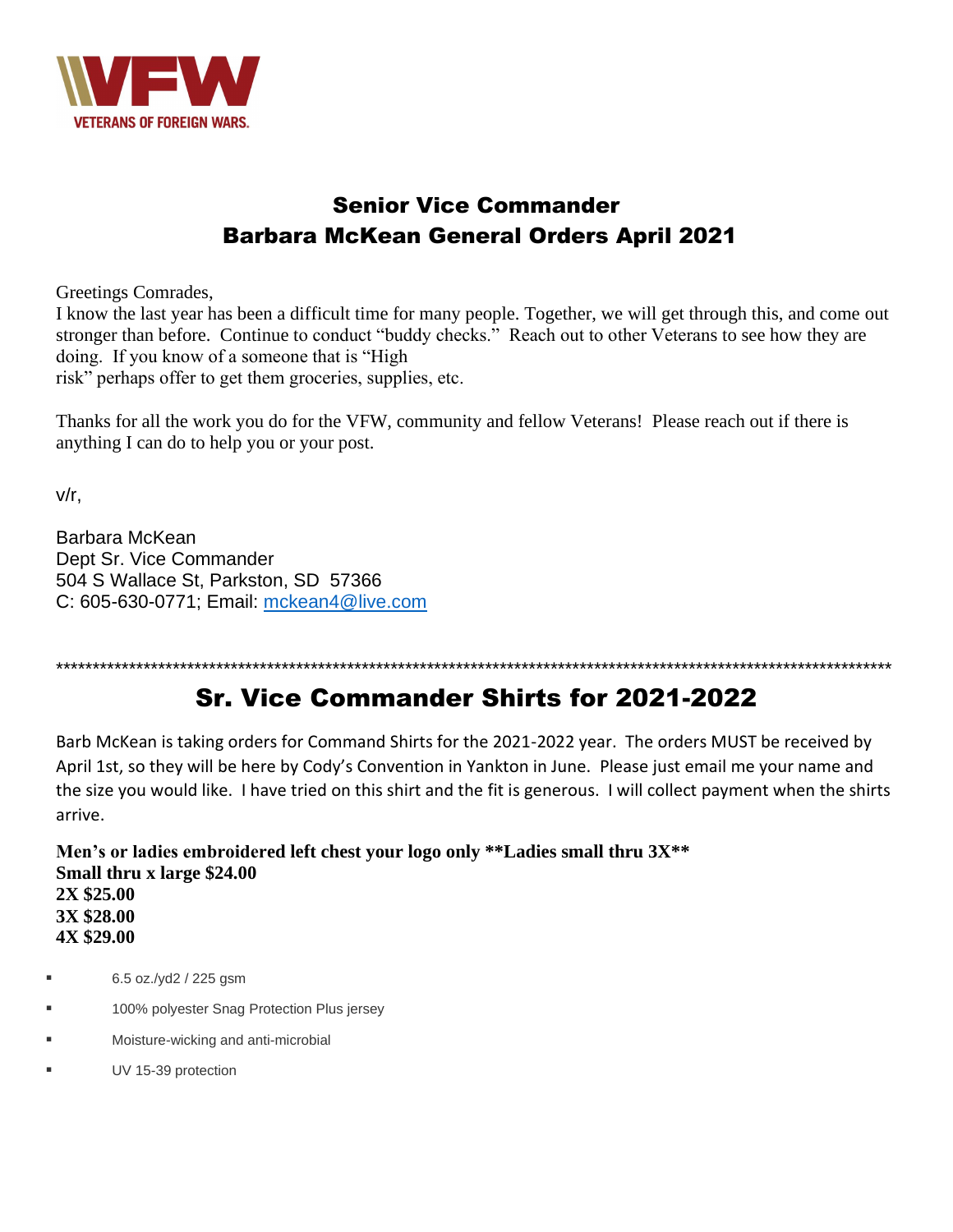

Barb McKean Dept SVC 605-630-0771 [barbara.mckean@ujs.state.sd.us](mailto:barbara.mckean@ujs.state.sd.us) \*\*\*\*\*\*\*\*\*\*\*\*\*\*\*\*\*\*\*\*\*\*\*\*\*\*\*\*\*\*\*\*\*\*\*\*\*\*\*\*\*\*\*\*\*\*\*\*\*\*\*\*\*\*\*\*\*\*\*\*\*\*\*\*\*\*\*\*\*\*\*\*\*\*\*\*\*\*\*\*\*\*\*\*\*\*\*\*\*\*



### JUNIOR VICE COMMANDER April 2021 GENERAL ORDERS

Three more Posts, Post 4726 Brandon, Post 2750 Mitchell, and Post 2966 Scotland have achieved or exceeded quota, joining Crooks, Dell Rapids, Faith, Lake Andes, Marty, Sisseton, Spearfish, Tyndall, and Wagner as Posts who are at 100% or better of their quota. Great job by all members concerning their membership drives.

Our Membership year is in the last quarter and our National Commander is asking us to focus on Expired and Unpaid members, especially those who dropped off prior to January 1, 2021. Continue to do your best in Reinstating these Veterans. Our future depends on it.

Included in these General Orders are proposed Amendments to the Department and National Bylaws that were submitted to the Resolutions & Bylaws Committee. All Posts and Districts should review these proposals and be prepared to discuss and/or vote on them at the Department Convention in June. If you have additional Amendments or changes you wish considered, submit them to Department HQS immediately.

Thank you for your continued support. If you need assistance feel free to contact me.

Tom Hafner Jr. Vice Commander [tbmhafner@santel.net](mailto:tbmhafner@santel.net) // 605-661-2750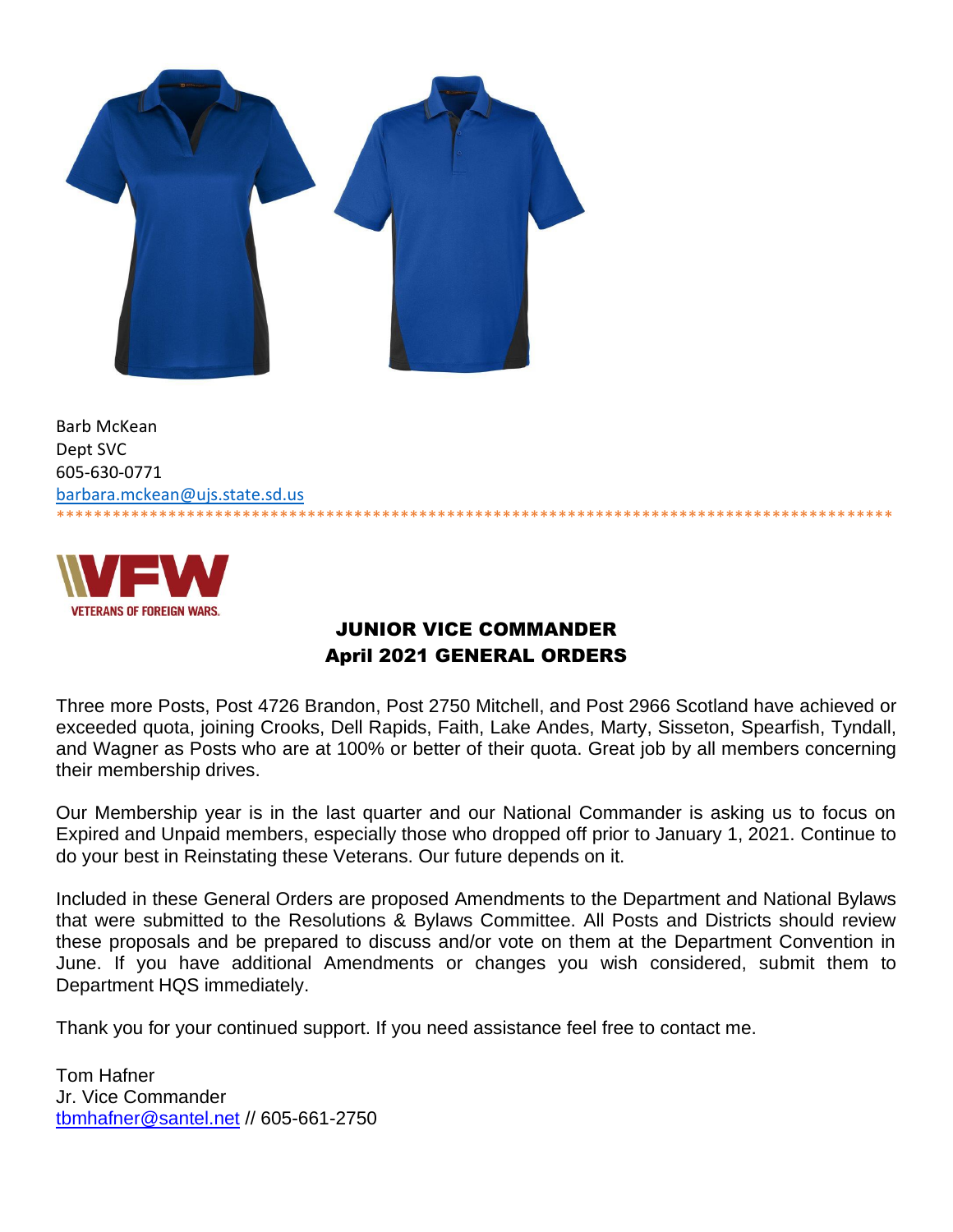## Tom Hafner Resolutions & By-Laws Chairman

**Following are Proposed Amendments to the Department of South Dakota and National Bylaws submitted to the Department Resolutions & Bylaws Committee.**

**For reference and comparison, the current Department of South Dakota Bylaws are on the Department website [\(www.vfwsd.org\)](http://www.vfwsd.org/), under the Resources, Bylaws and Dept. of SD tabs.** 

*This posting will serve as notification to the VFW Posts of South Dakota in accordance with Article 18 (Amendments) of the Department of South Dakota Bylaws.*

### **PROPOSED AMENDMENTS TO DEPARTMENT BYLAWS**

**Proposed Amendments to Department Bylaws submitted to the Resolutions & Bylaws Committee.**

### *ARTICLE 5 – DEPARTMENT CONVENTION*

**SECTION 1 – Convention Dates amend to add following sentence:**

**The Department may be allowed to conduct said Convention using technology, if authorized by the National Bylaws, that allows all participating members to communicate with each other simultaneously.**

### *ARTICLE 7 – DEPARTMENT OFFICERS*

**SECTION 1 – Election of Department Officers amend to read:**

**(a) The elected Officers of this Department shall be a Commander, Senior Vice Commander, Junior Vice Commander, Quartermaster, Chaplain, Judge Advocate and Surgeon.**

**(b) The Department Commander shall appoint an Adjutant, Chief of Staff, Inspector and Service Officer.** 

**(c) The Department Commander may appoint an Officer of the Day and other such chairmen and committees as deemed necessary to conduct the affairs of the Department or as may be required by these Bylaws.**

### *ARTICLE 9 – COUNCIL OF ADMINISTRATION*

**SECTION 2 – Department Districts/Posts amend to read:**

**District 4 – Delete Post 5022 Summit.**

**District 6 – Delete Post 3179 Faulkton.**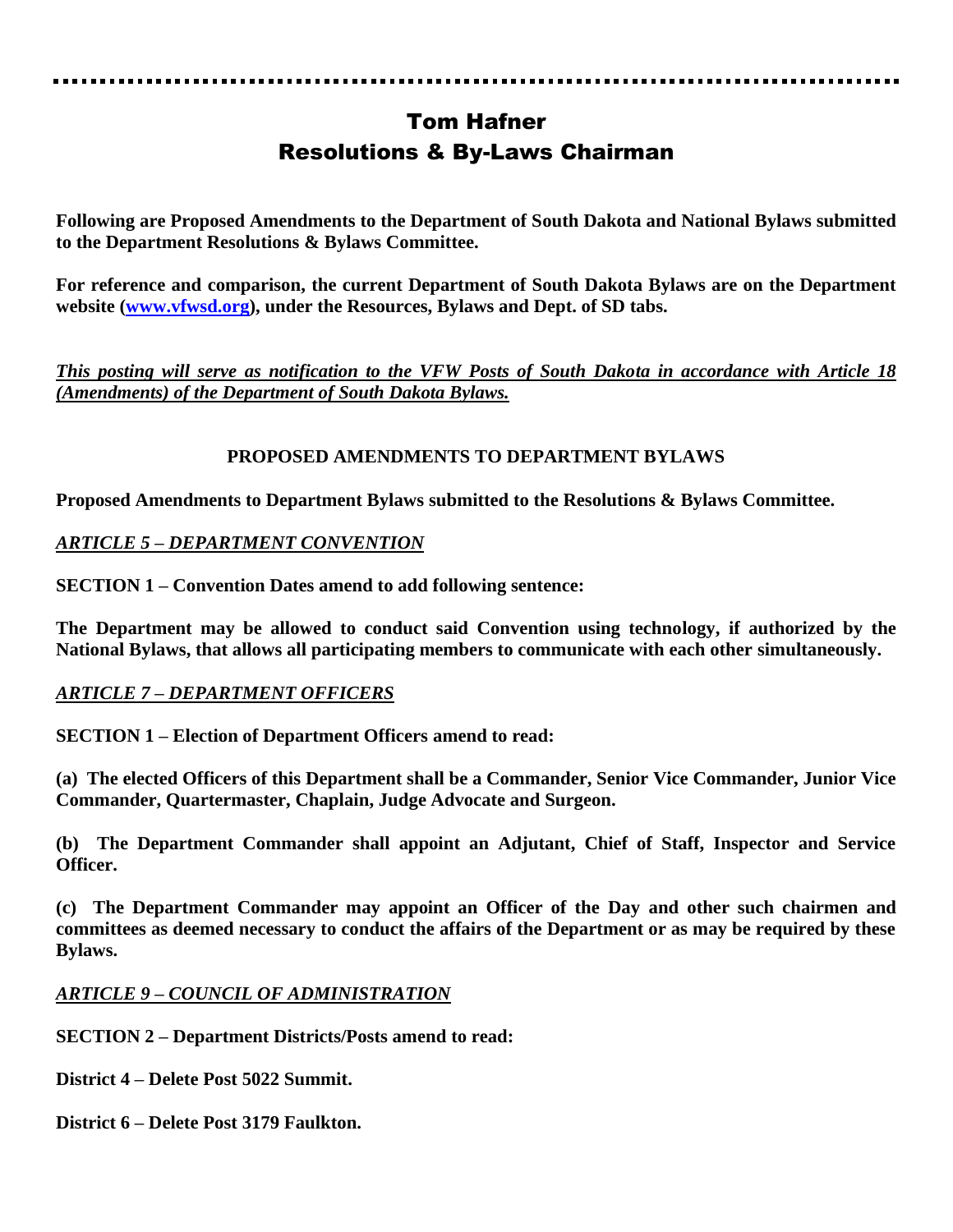**SECTION 4 – Council Meetings amend to add:**

**The Council may be allowed to participate in regular and special meetings using technology, if authorized by the National Bylaws, that allows all participating members to communicate with each other simultaneously.**

**SECTION 5 – Installation of District Commanders amend to read:**

**Change shall to may in line one.**

### *ARTICLE 10 – STANDING COMMITTEES AND DUTIES*

**SECTION 3 – Audit Committee amend to read:**

**(a) The State Commander shall appoint a Committee on Auditing, consisting of the second, third and fourth Past State Commanders, or other VFW members if a Past State Commander cannot fulfill this duty. They shall in addition to the quarterly audit make an annual audit immediately preceding the Convention and shall make a report of same to the Department Convention.**

**(b) The State Commander and/or three (3) members of the Council of Administration may require an independent audit by a certified outside agency under unusual or exceptional circumstances, such as a change of Quartermaster at the Department level; and are authorized to expend the funds necessary to conduct such audit.**

**(c) The State Commander and/or three (3) members of the Council of Administration may at their pleasure demand an audit at any time other than set out in this Section.**

**SECTION 4 – Membership Committee amend first sentence to read:**

**The State Commander shall appoint a Membership Committee consisting of the State Adjutant, State Quartermaster, State Junior Vice Commander, all District Commanders, and any other members he/she may deem appropriate.**

**SECTION 7 – Publications Committee amend to read:**

**The State Commander shall appoint a Committee on Department Publications consisting of the State Adjutant, the State Quartermaster, the State Inspector, and any other members he/she may deem appropriate. This Committee will formulate and provide oversight on the Department's media plan to include print, broadcast, and social media. The goal of the Department media plan is to provide increased visibility, information sharing, improved communication, and customer service.** 

**SECTION 8 – Hospital Committee amend to read:**

**The State Commander shall appoint a Hospital Committee that consists of the State Surgeon, all Veterans Affairs Voluntary Service (VAVS) representatives and all Veterans Voluntary Service (VVS) representatives. The purpose of the Committee is to communicate with Veterans Administration centers and State of South Dakota facilities to help provide needed voluntary goods and services for Veterans and families.**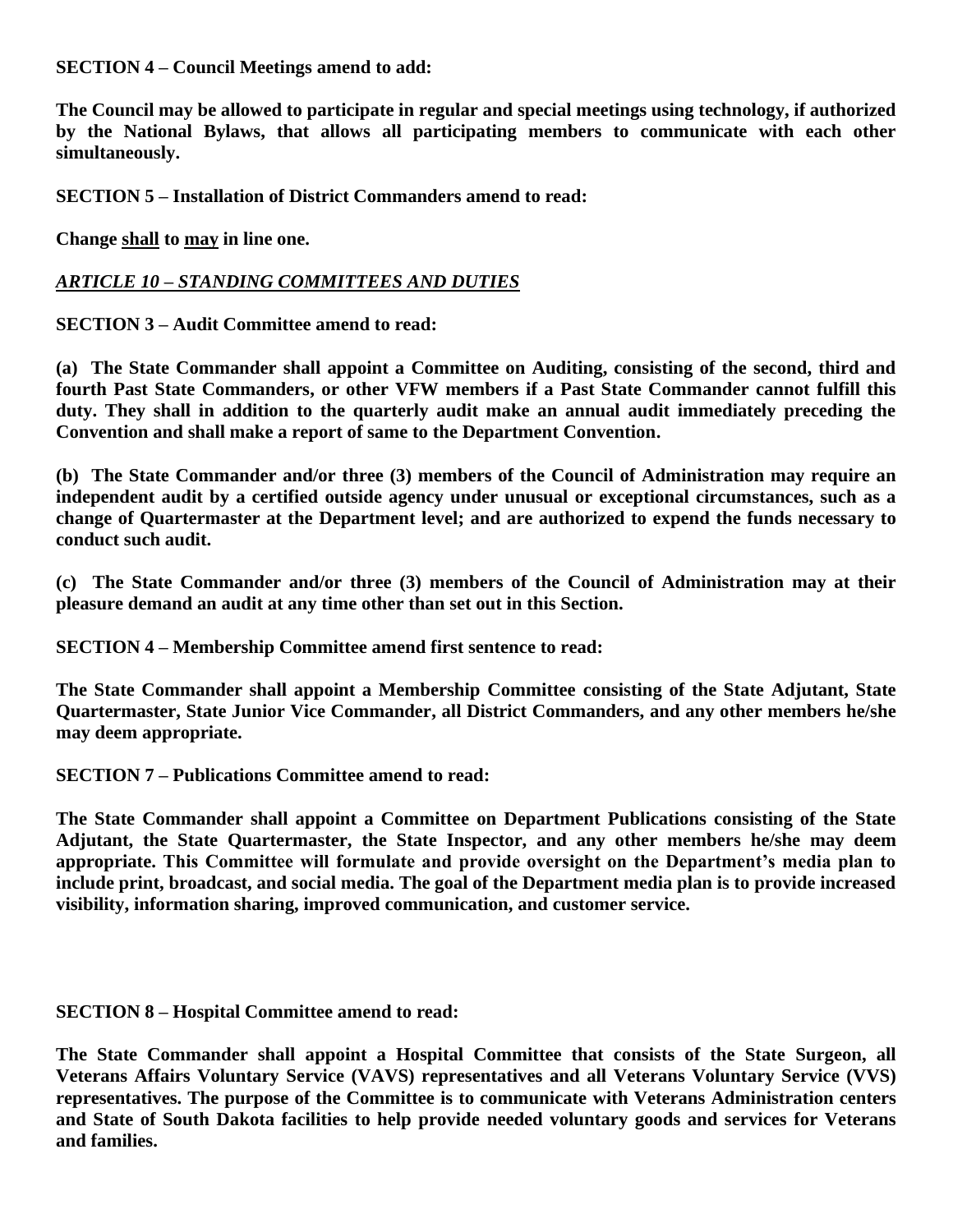**SECTION 9 – Veterans Council Committee amend the first sentence to read:**

**The Commander shall appoint a Veterans Council Committee that consists of the State Commander, the State Senior Vice Commander and as a continuing appointment the current State Adjutant.** 

### *ARTICLE 14 – CONVENTION ENACTMENTS*

**SECTION 3 – Bylaws Distribution amend website in line three to read:**

#### **[\(www.vfwsd.org\)](http://www.vfwsd.org/)**

#### *ARTICLE 15 – DISTRICTS*

**SECTION 1 – District Commander's Duties amend to add:**

**This Committee may be allowed to participate in regular and special meetings using technology, if authorized by the National Bylaws, that allows all participating members to communicate with each other simultaneously.**

#### *ARTICLE 16 – MISCELLANEOUS*

**SECTION 1 – General Orders, Special Orders, Memoranda, Bulletins amend website in line three to read:**

**[\(www.vfwsd.org\)](http://www.vfwsd.org/)** 

**SECTION 6 – Amend to add Gender Statement to read:**

**Unless otherwise stated, whenever the masculine or feminine gender is used, both men and women are included.** 

#### **PROPOSED AMENDMENT TO NATIONAL BYLAWS**

**Proposed Amendment to National Bylaws submitted by the Department of South Dakota.**

#### **ARTICLE V – DEPARTMENTS**

**SECTION 522 – Council of Administration – Composition, Powers and Duties** 

**Amend Section 522 (i) - Council of Administration – Composition. Powers and Duties (Quorum) to read:**

**Quorum. A majority of the members of the Council of Administration shall constitute a quorum for the transaction of business unless the Department Bylaws may prescribe a different number of Council of Administration members required to constitute a quorum for the transaction of business.**